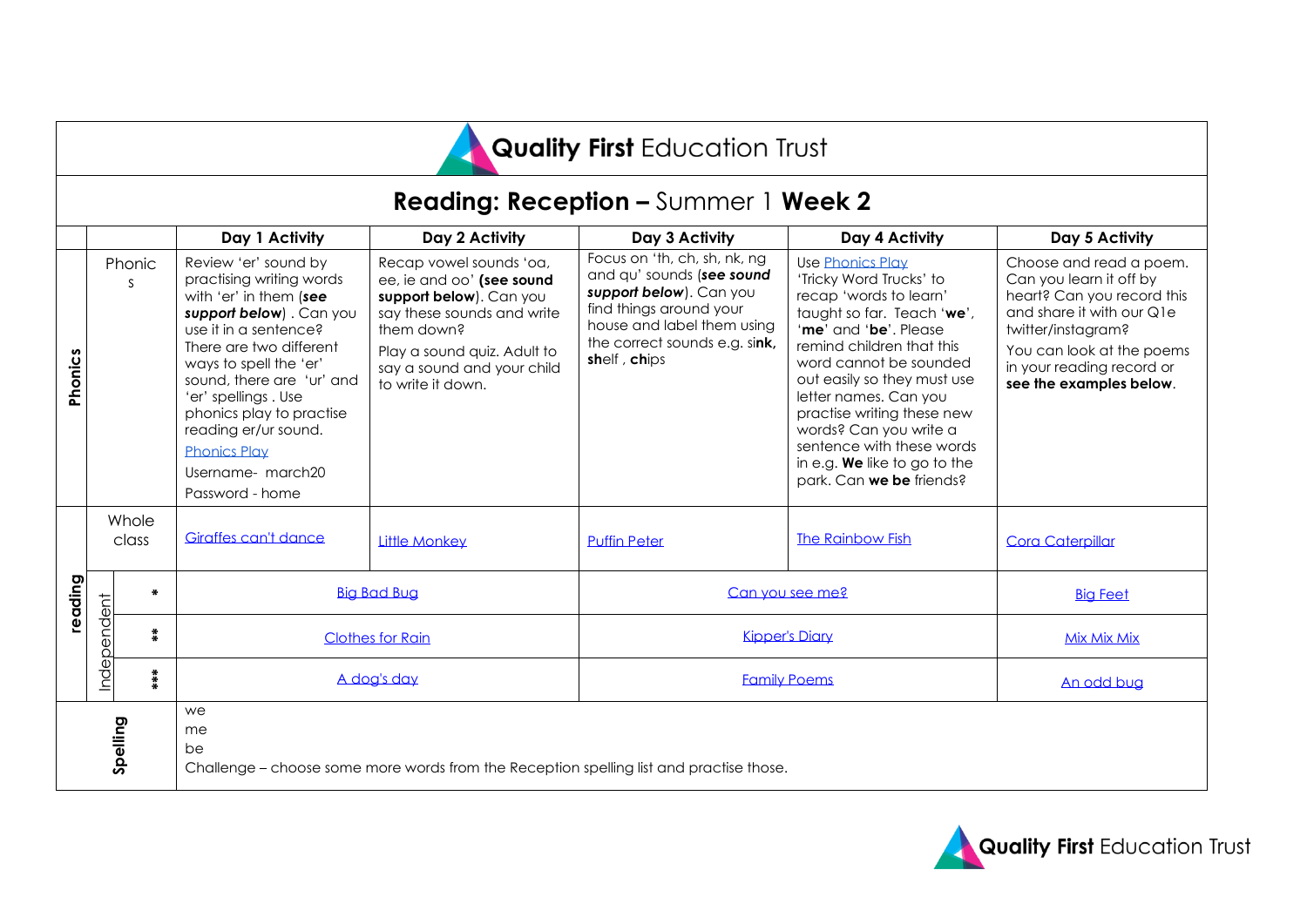## **Phonics Day 1**



Can you think of any words with the 'er' sound?



Can you write a sentence using words with the 'er' or 'ur' sound ? For example The flow**er** is beautiful and pink.

## **Phonics Day 2**



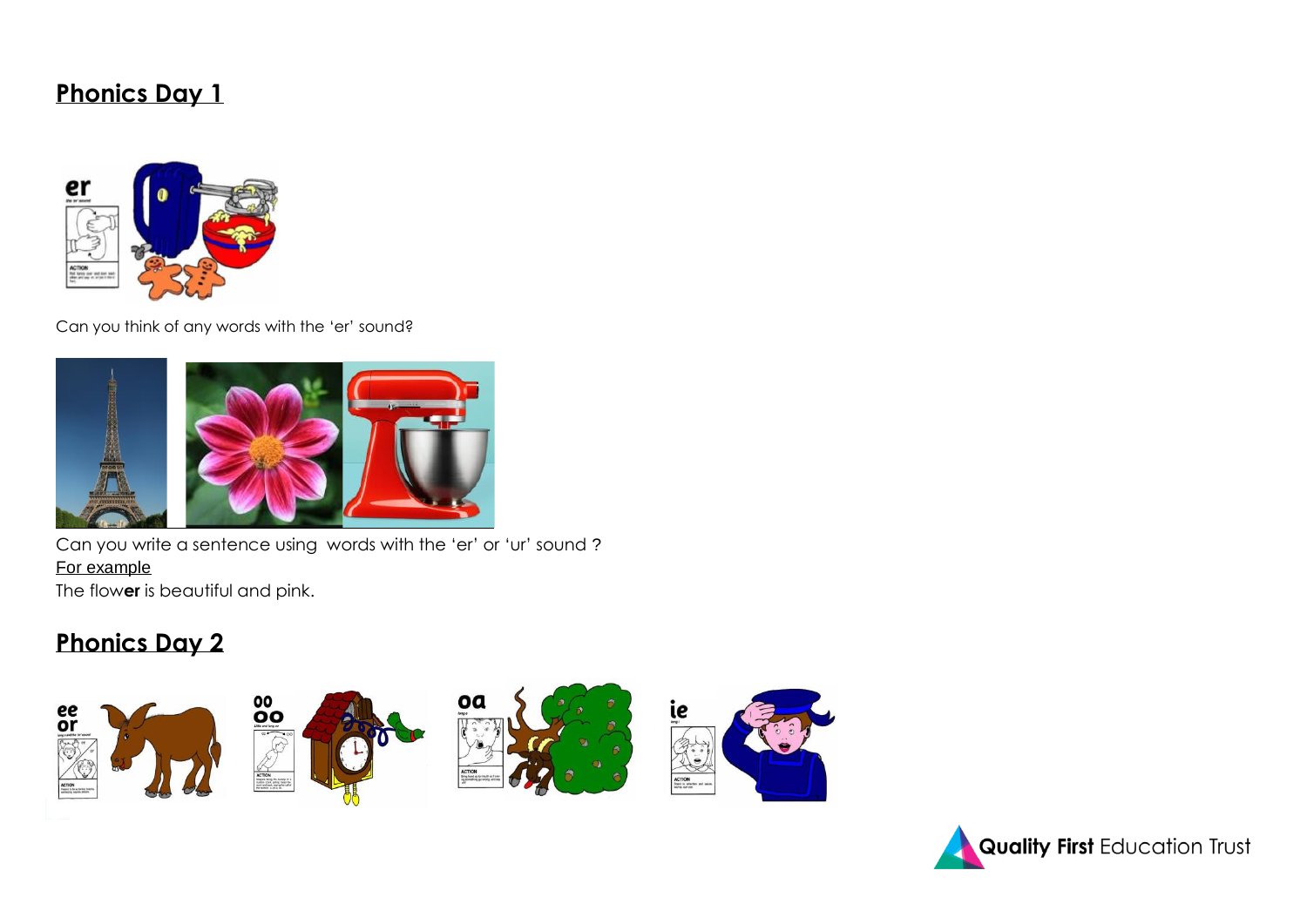## **Phonics Day 3**



Find things at your home that have **'th, ch, sh, nk, ng and qu'** sounds. Can you write a label next to what you've found using your Fred fingers?

## **Phonics Day 5**

| .<br>Five<br>anglis. | <br>Iaterpillar<br>---<br>oν | nimals) |
|----------------------|------------------------------|---------|